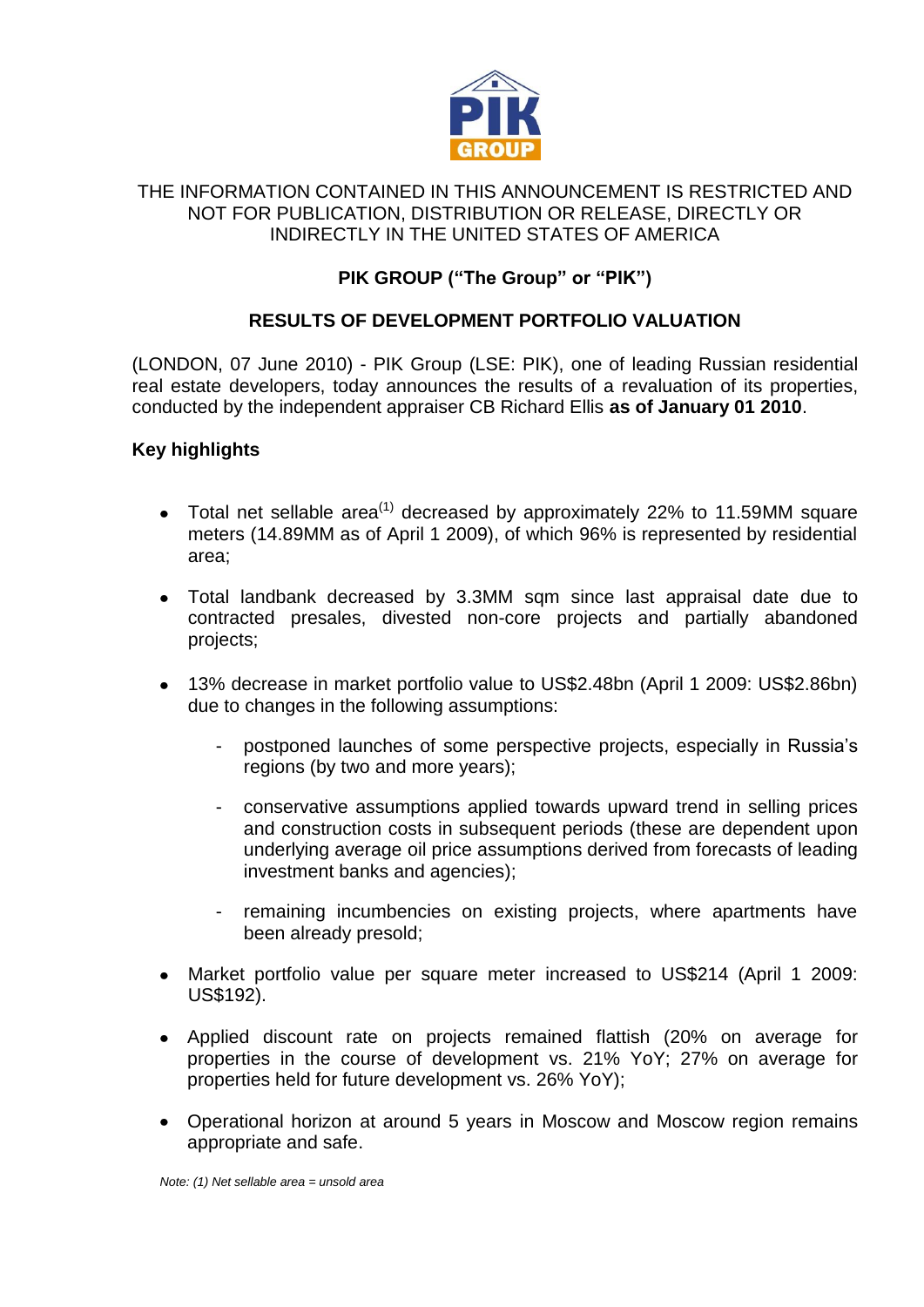# **Portfolio of Properties Breakdown by Type as of January 01 2010**

|                                           | Net sellable area,<br><b>PIK share</b><br>('000 sqm) | Unsold area<br>$(900 \text{ sam})$ | Value<br>(SMM) |
|-------------------------------------------|------------------------------------------------------|------------------------------------|----------------|
| Completed and partially sold properties   | 53                                                   | 17                                 | 18             |
| Properties in course of development       | 6.383                                                | 3.793                              | 1.511          |
| Properties held for future development    | 7.784                                                | 7.784                              | 951            |
| <b>Total</b>                              | 14.220                                               | 11.594                             | 2.480          |
| Source: CB Richard Ellis valuation report |                                                      |                                    |                |

# **Portfolio of Properties Breakdown by Location as of January 1 2010**

|                                           | <b>Number</b><br>οf<br>properties | Net sellable<br>area,<br><b>PIK share</b><br>('000 sqm) | Unsold area<br>('000 sqm) | Value<br>(\$MM) |
|-------------------------------------------|-----------------------------------|---------------------------------------------------------|---------------------------|-----------------|
| <b>Moscow</b>                             | 29                                | 1.960                                                   | 1.419                     | 1.375           |
| Moscow Region                             | 24                                | 5.675                                                   | 4.235                     | 788             |
| Russia's Regions                          | 55                                | 6,585                                                   | 5.940                     | 317             |
| Total                                     | 108                               | 14.220                                                  | 11.594                    | 2,480           |
| Source: CB Richard Ellis valuation report |                                   |                                                         |                           |                 |

## **Top-10 Project Highlights by Value as of January 1 2010**

|                                             |                         |                                        |                           | <b>April 1 2009</b> | January 1 2010            |              |
|---------------------------------------------|-------------------------|----------------------------------------|---------------------------|---------------------|---------------------------|--------------|
| <b>Project Name</b>                         | Location                | <b>Type</b>                            | Unsold area<br>('000 sqm) | Value (\$MM)        | Unsold area<br>('000 sqm) | Value (\$MM) |
| Mytnaya 13,<br>(English Town)               | <b>Moscow</b>           | High-end<br>Residential                | 63                        | 338                 | 48                        | 357          |
| Khimki.<br>Novokurkino                      | <b>Moscow</b><br>Region | Mass Market<br>Residential             | 680                       | 326                 | 650                       | 311          |
| Mytischi,<br>Yaroslavsky<br><b>District</b> | <b>Moscow</b><br>Region | Mass Market<br>Residential             | 729                       | 166                 | 726                       | 190          |
| Mantulinskaya 7                             | <b>Moscow</b>           | High-end<br>Residential<br>/Commercial | 260                       | 172                 | 252                       | 184          |
| Kommunarka,<br>Leninsky Region              | Moscow<br>Region        | Mass Market<br>Residential             | 1.023                     | 155                 | 1.023                     | 158          |
| Kuntsevo                                    | <b>Moscow</b>           | High-end<br>Residential                | 163                       | 112                 | 163                       | 150          |
| Khimki,<br>Sovkhoznaya<br>str. (Levy Bereg) | <b>Moscow</b><br>Region | Mass Market<br>Residential             | 334                       | 64                  | 318                       | 104          |
| Michurinsky pr-t.,<br>district 5-6          | <b>Moscow</b>           | High-end<br>Residential                | 62                        | 72                  | 65                        | 95           |
| Perovskaya str.,<br>66                      | <b>Moscow</b>           | <b>Mass Market</b><br>Residential      | 139                       | 73                  | 139                       | 82           |
| Kutuzovsky<br>prospekt, 14A<br>(Park-City)  | <b>Moscow</b>           | High-end<br>Residential,<br>Commercial | 101                       | 76                  | 101                       | 81           |
| <b>Subtotal</b>                             |                         | 3,554                                  | 1,554                     | 3.485               | 1,712                     |              |
| As of total, %                              |                         | 23.9%                                  | 54.4%                     | 30.0%               | 69.1%                     |              |
| Source: CB Richard Ellis valuation report   |                         |                                        |                           |                     |                           |              |